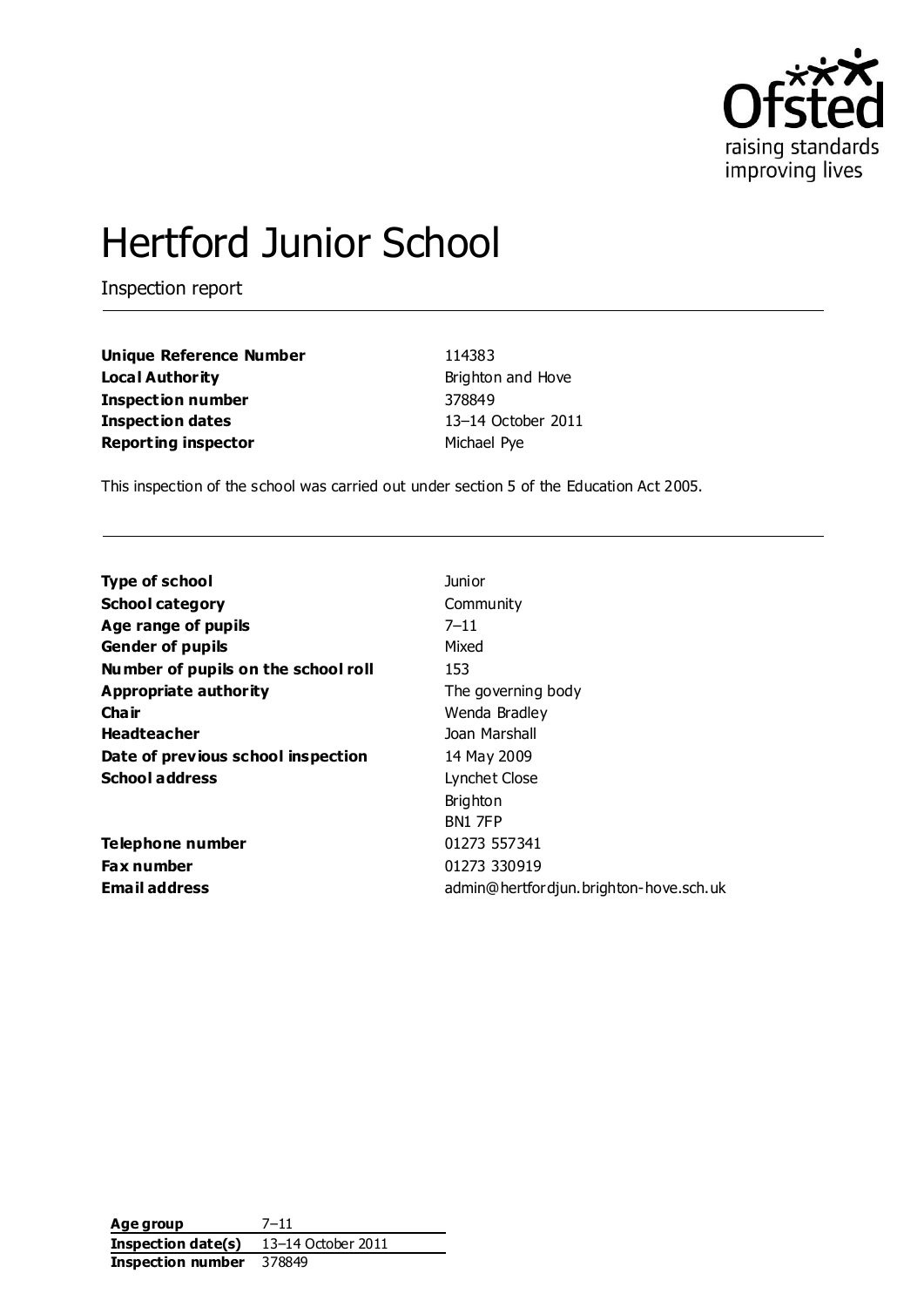The Office for Standards in Education, Children's Services and Skills (Ofsted) regulates and inspects to achieve excellence in the care of children and young people, and in education and skills for learners of all ages. It regulates and inspects childcare and children's social care, and inspects the Children and Family Court Advisory Support Service (Cafcass), schools, colleges, initial teacher training, work-based learning and skills training, adult and community learning, and education and training in prisons and other secure establishments. It assesses council children's services, and inspects services for looked after children, safeguarding and child protection.

Further copies of this report are obtainable from the school. Under the Education Act 2005, the school must provide a copy of this report free of charge to certain ca tegories of people. A charge not exceeding the full cost of reproduction may be made for any other copies supplied.

If you would like a copy of this document in a different format, such as large print or Braille, please telephone 0300 123 4234, or email enquiries@ofsted.gov.uk.

You may copy all or parts of this document for non-commercial educational purposes, as long as you give details of the source and date of publication and do not alter the information in any way.

To receive regular email alerts about new publications, including survey reports and school inspection reports, please visit our website and go to 'Subscribe'.

Piccadilly Gate Store St **Manchester** M1 2WD

T: 0300 123 4234 Textphone: 0161 618 8524 E: enquiries@ofsted.gov.uk W: www.ofsted.gov.uk

**Ofsted** 

© Crown copyright 2011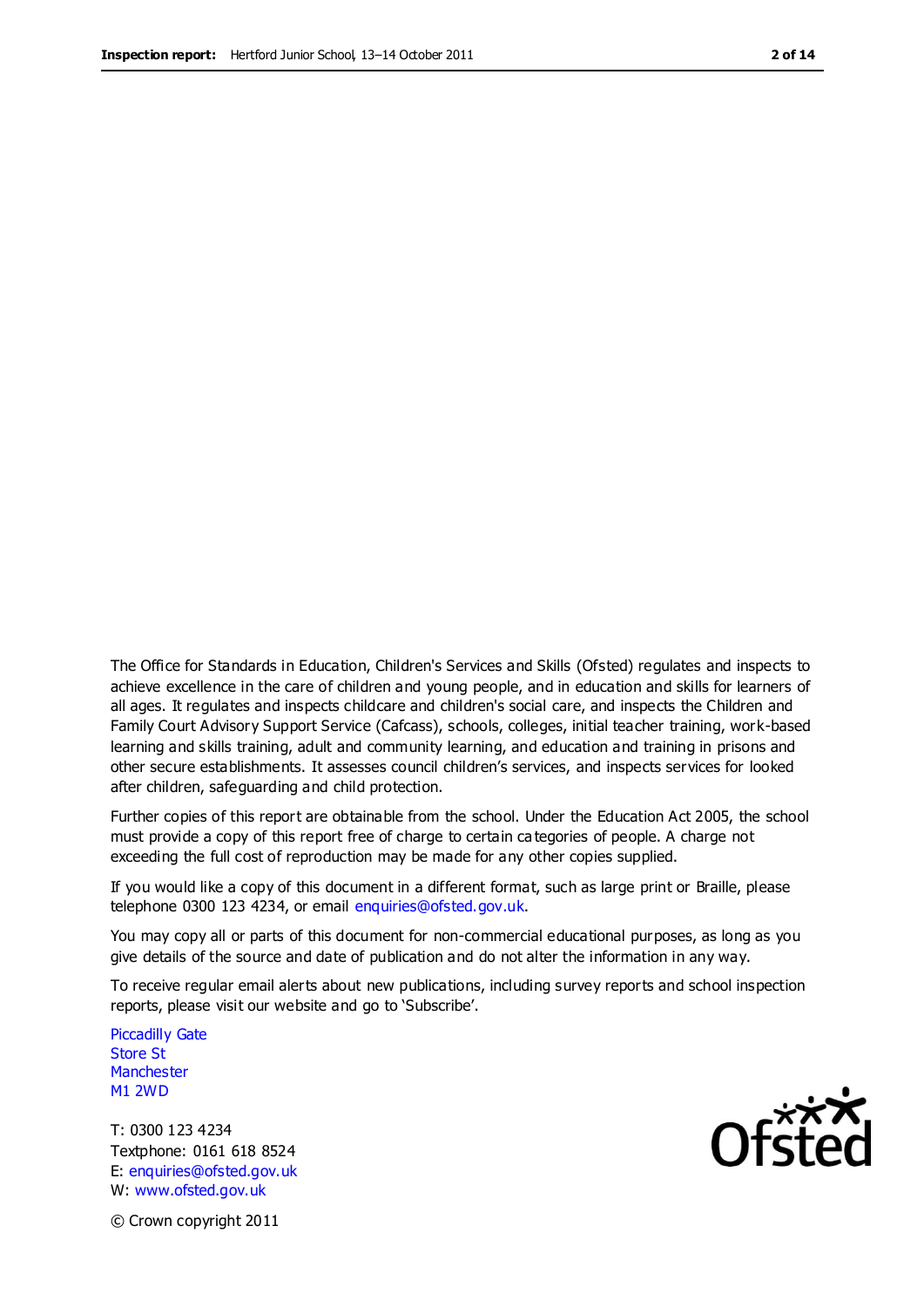# **Introduction**

This inspection was carried out by three additional inspectors. They observed 10 lessons and visited two other part-lessons involving a total of seven teachers. Inspectors spoke to parents and carers and held meetings with members of the governing body, pupils and staff. The inspectors observed the school's work and looked at data relating to pupils' attainment and progress. The school's development plan, lesson and curriculum plans, governing body documentation, and policies and procedures, particularly those relating to the health, safety and safeguarding of pupils, were scrutinised. Inspectors also looked at questionnaires returned by staff, pupils and 42 parents and carers.

The inspection team reviewed many aspects of the school's work. It looked in detail at a number of key areas.

- Whether the school's targets for improving pupils' attainment and progress are challenging enough.
- The extent of pupils' progress, particularly in Year 6, in English and mathematics.
- Whether the curriculum and teaching are meeting the needs of pupils of different abilities in English, mathematics and information and communication technology (ICT).
- The quality of leadership and management at all levels and whether the school demonstrates a capacity to improve.

# **Information about the school**

Pupils in this smaller-than-average junior school come predominantly from a White British background. The largest minority ethnic group consists of pupils from other White heritages. The proportion of pupils for whom English is an additional language is well below average. The proportion of pupils with special educational needs and/or disabilities is above average. The main group consists of pupils with behavioural, emotional and social difficulties. The number of pupils with a statement of special educational needs is average. This is unusual because in the recent past, the number of pupils with special educational needs and/or disabilities, including those with a statement of special educational need, has been well above the national average. The proportion of pupils known to be eligible for free school meals is well above the national average. Above average numbers of pupils enter or leave the school other than at the usual times. The school has gained national Healthy School status and the Artsmark award.

The school runs a breakfast and after-school club on the school site and these were visited during this inspection.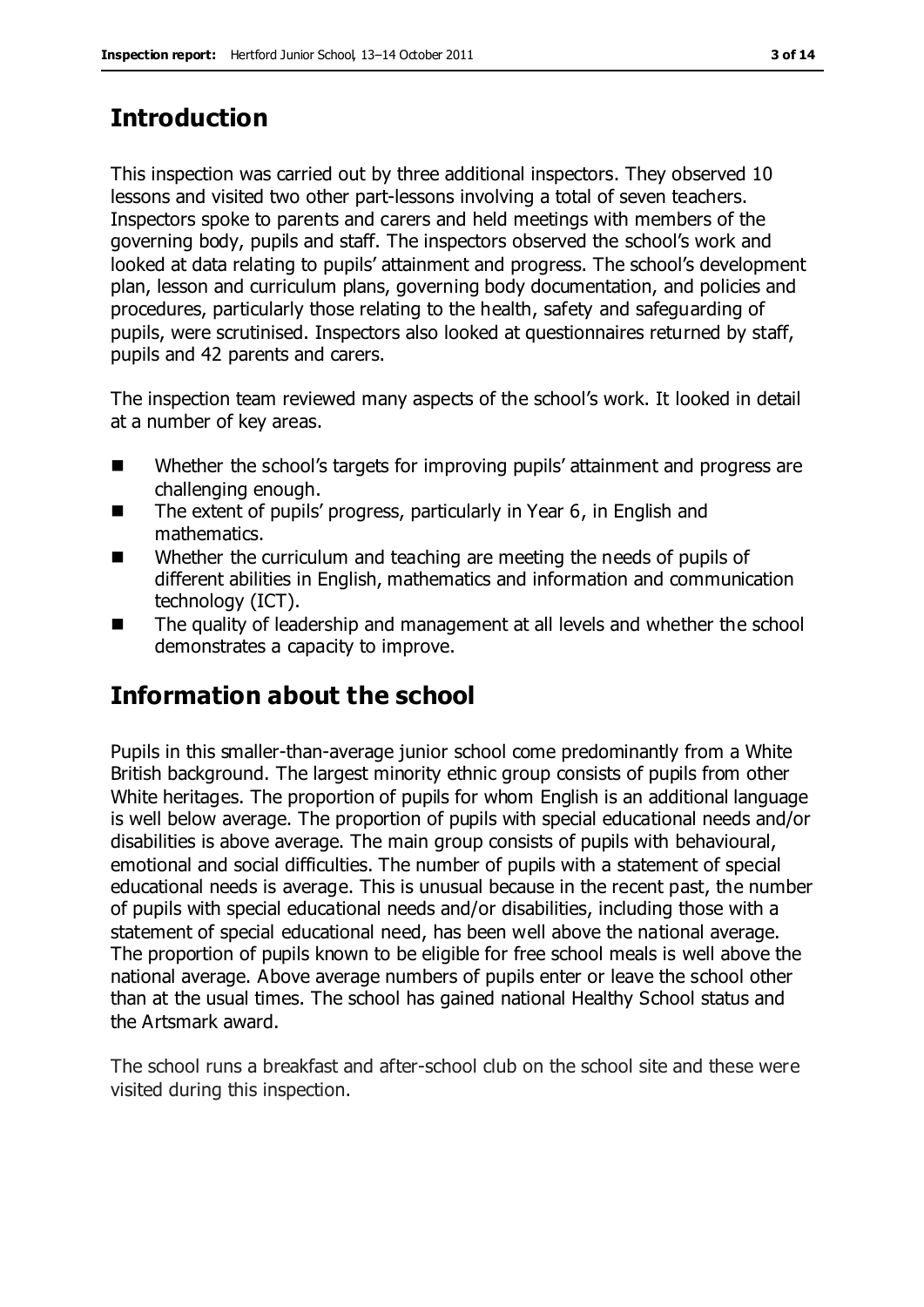# **Inspection judgements**

| Overall effectiveness: how good is the school?  |  |  |
|-------------------------------------------------|--|--|
| The school's capacity for sustained improvement |  |  |

# **Main findings**

In accordance with section 13 (3) of the Education Act 2005, Her Majesty's Chief Inspector is of the opinion that this school requires significant improvement because it is performing significantly less well than in all the circumstances it could reasonably be expected to perform. The school is therefore given a notice to improve. Significant improvement is required in pupils' rates of progress, their levels of attainment, the curriculum and the quality of teaching.

Pupils' attainment is low and their progress is inadequate. This includes pupils for whom English is an additional language. However, there is evidence of improving progress arising from the introduction of challenging 10-day targets and half-termly progress meetings. These enable the school to provide support and guidance more quickly for those pupils who are not making sufficient progress. These strategies are increasingly successful in delivering at least satisfactory progress.

Teaching over time is inadequate because it does not consistently secure sufficient progress for enough pupils. Not all teachers have high enough expectations of the quantity and quality of pupils' work: the challenge and pace of learning are insufficient in too many lessons. Teachers do not check frequently enough how effectively pupils are learning.

The curriculum is inadequate because it does not develop pupils' literacy and numeracy skills well enough. Opportunities for pupils to use their basic skills in all subjects are not maximised. There are too few cross-curricular links to make learning more relevant. It is too early to see the full impact of recent changes on bringing about improvements.

Parents and carers who completed questionnaires expressed their support for the school. One parent/carer reflected the views of many when writing, 'This school makes learning fun. The teachers are very enthusiastic and go to great lengths to help the children and address their needs.' Links with parents and carers are good, with the use of a wide range of modern technology complementing a traditional 'open door' approach to clear communication.

Many aspects of pupils' personal development are satisfactory or better. Pupils are active at break times and enjoy regular physical education lessons. Their knowledge of how to stay healthy is good and reflects the work associated with gaining the national award. Although the school has done much to try to improve attendance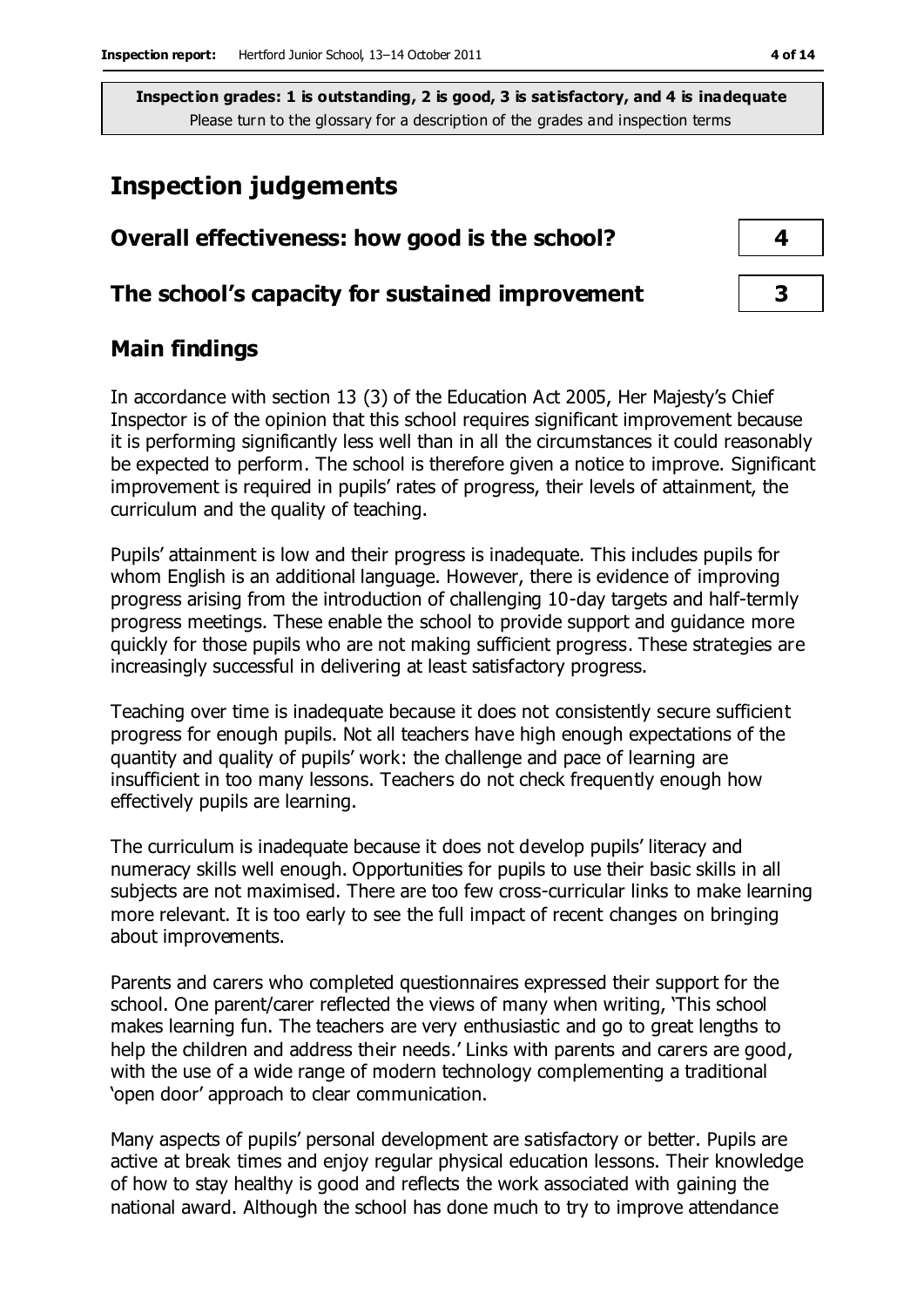rates, including text messaging, many parents and carers continue to take holidays during term time so attendance is low.

The headteacher has introduced changes that are beginning to have a positive impact on improving pupils' attainment and progress. At the whole-school level there is an embedded cycle of monitoring, with robust evaluation of progress data. Selfevaluation is accurate. Leaders have identified the right issues for improvement and there are increasing levels of accountability for staff. The school development plan focuses on annual targets, such as improving teaching and pupils' attainment and progress. Subject action planning, however, has some shortcomings; some monitoring is insufficiently rigorous so, consequently, actions for improvement are too general. However, improvements are taking place and the pace of change is accelerating. The governing body carries out its statutory duties and governors make regular visits to the school. Governance is satisfactory. These factors demonstrate a satisfactory capacity to sustain improvement.

# **What does the school need to do to improve further?**

- Improve pupils' attainment and progress through substantially increasing the proportion of good lessons by:
	- ensuring all teachers check regularly during lessons that pupils have understood the work and are engaging with their learning
	- ensuring that the pace of learning is consistently good throughout lessons
	- making sure teachers provide challenging work that matches the needs of pupils of all abilities
	- making sure teachers have high expectations of the quality and quantity of pupils' work.
- Sharpen the skills and knowledge of subject leaders by:
	- ensuring that through rigorous monitoring, they gain a detailed knowledge of pupils' attainment and progress in their subject area across the school
	- making sure that subject development plans use specific success criteria  $\frac{1}{2}$ which allow the impact of actions taken to be measured easily
	- ensuring action plans show clearly where their subject supports wholeschool priorities.
- Build further on current efforts to improve attendance.
- Enhance the impact of the curriculum on pupils' learning and progress in literacy and numeracy by:
	- developing more cross-curricular links that make learning relevant for pupils
	- ensuring that opportunities are maximised to reinforce pupils' literacy and numeracy skills in all subjects.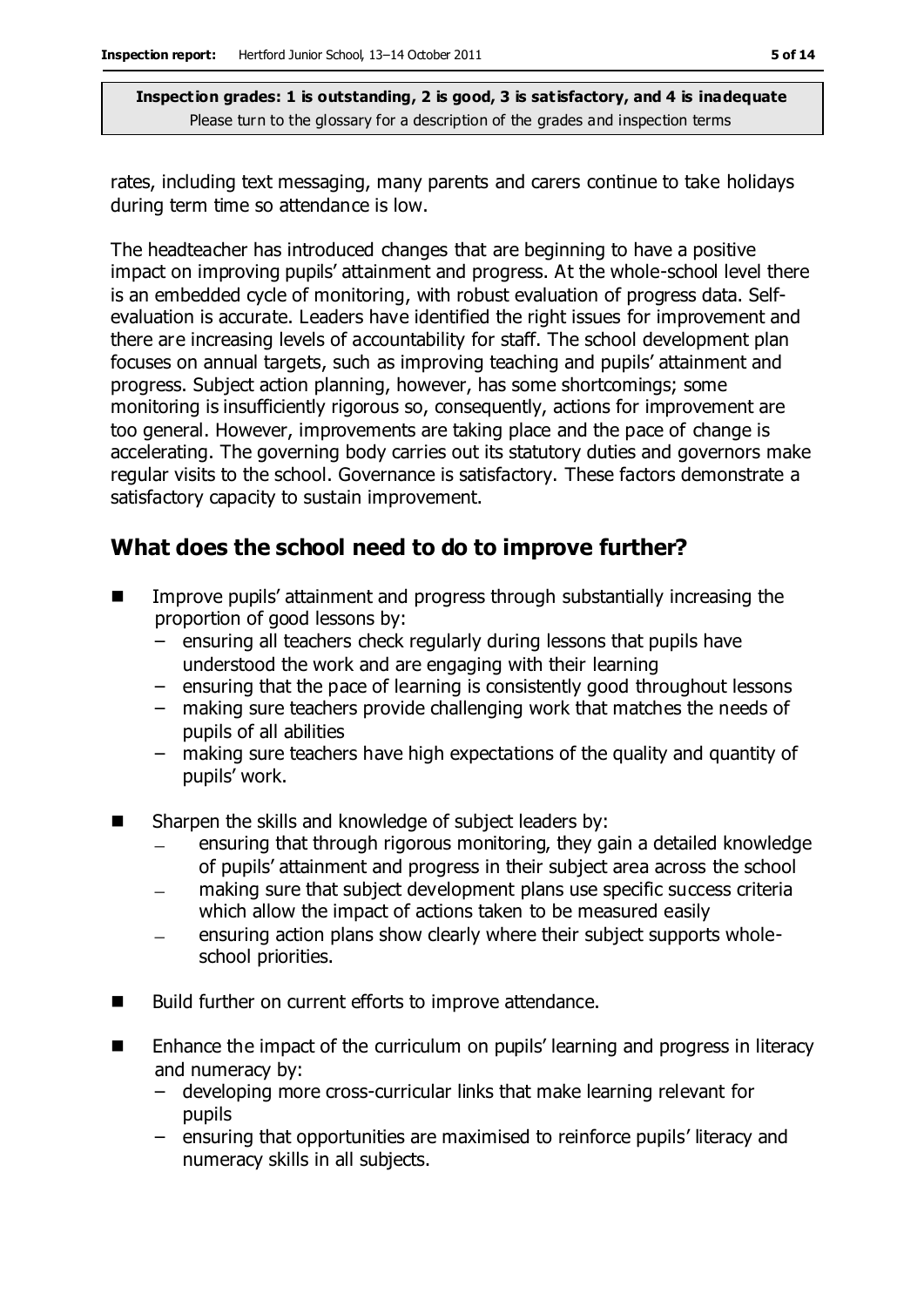### **Outcomes for individuals and groups of pupils 4**

Pupils enjoy their learning but their achievement over time is inadequate. Attainment at the end of Year 6 in 2011 was well below average. Given their below average entry levels, this constitutes inadequate progress for pupils, including those with special educational needs and/or disabilities, those pupils known to be eligible for free school meals and those who arrive at other than the usual times. Inspection evidence shows that pupils' current rates of progress are improving and in the lessons observed they made satisfactory progress overall. However, low attainment and attendance rates mean pupils are inadequately prepared for the next stage of their education.

Pupils' behaviour during the inspection was satisfactory. Pupils respect each other. For example, Year 6 pupils in an English lesson listened carefully to each other's suggestions for words that express feelings. Pupils enjoy taking on responsibilities, such as charity fund-raising, and make a sound contribution to the community. School councillors take some meaningful decisions about school life. Eco-councillors carry out their work with enthusiasm, including helping on the allotment. However, opportunities are missed to involve pupils further in contributing to the wider community.

Pupils' spiritual, moral, social and cultural development is satisfactory. Pupils understand the difference between right and wrong. They adapt well in different social situations, such as the dining room or when outdoors. Good spiritual development is evident, for example when one pupil said, 'We take good care of the chickens and yesterday I gave them a hug. It's a good place to relax too.' Pupils have some knowledge of life in other cultures, for example in China, but their knowledge of diverse cultures is limited because opportunities are missed to extend their multicultural understanding.

| Pupils' achievement and the extent to which they enjoy their learning                                       |                         |
|-------------------------------------------------------------------------------------------------------------|-------------------------|
| Taking into account:                                                                                        |                         |
| Pupils' attainment <sup>1</sup>                                                                             | 4                       |
| The quality of pupils' learning and their progress                                                          | 4                       |
| The quality of learning for pupils with special educational needs and/or disabilities<br>and their progress | 4                       |
| The extent to which pupils feel safe                                                                        | 3                       |
| Pupils' behaviour                                                                                           | 3                       |
| The extent to which pupils adopt healthy lifestyles                                                         | $\overline{\mathbf{2}}$ |
| The extent to which pupils contribute to the school and wider community                                     |                         |

These are the grades for pupils' outcomes

 $\overline{a}$ 

<sup>1</sup> The grades for attainment and attendance are: 1 is high; 2 is above average; 3 is broadly average; and 4 is low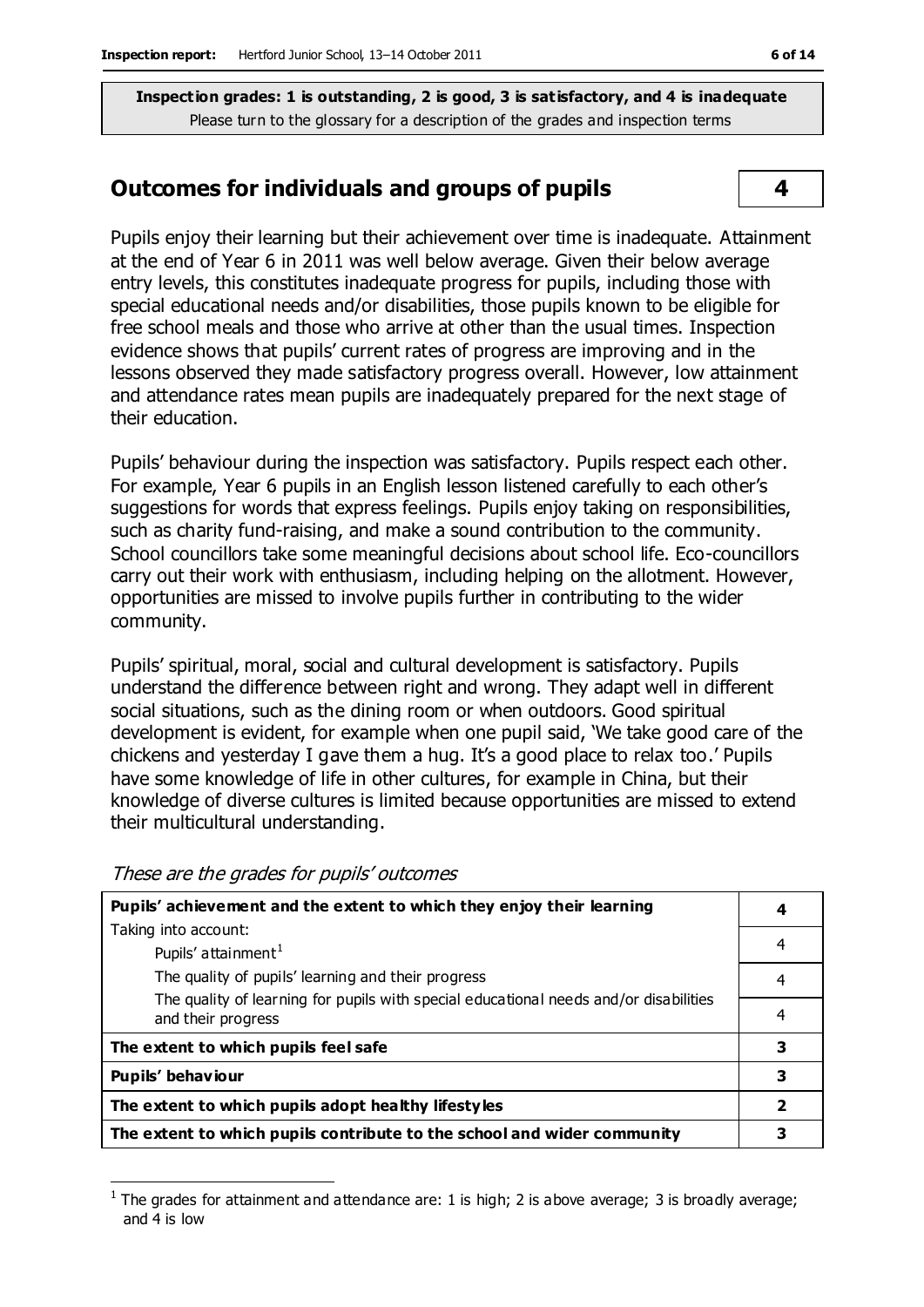| The extent to which pupils develop workplace and other skills that will<br>contribute to their future economic well-being |   |
|---------------------------------------------------------------------------------------------------------------------------|---|
| Taking into account:<br>Pupils' attendance <sup>1</sup>                                                                   |   |
| The extent of pupils' spiritual, moral, social and cultural development                                                   | 3 |

### **How effective is the provision?**

Lesson observations during the inspection show that there has been an increase in the proportion of good lessons. However, teaching over time has not ensured that pupils make at least satisfactory progress. There are inconsistencies in the quality of teaching relating to lack of pace, the use of ongoing assessment in lessons, and in teachers' differing levels of expectation. On occasion, the quick, sharp start to lessons is followed by a dip in pace and a loss of concentration by pupils, and so their progress slows. There are examples of work that challenges pupils of different abilities but this better practice is inconsistent. In the most effective lessons, particular attention is paid to explaining what pupils need to do to achieve the learning objectives, and teachers make good use of resources. This was evident in a Year 4 history lesson, where effective use was made of ICT to show household artefacts. This maintained pupils' interests and built well on learning about a Tudor house. Similarly, in a Year 3 mathematics lesson, hoops on the floor allowed pupils to place various shapes in a Venn diagram.

An established assessment cycle provides a good range of progress tracking data. However, not all teachers use this information to plan suitable learning for pupils of different abilities. During lessons, not all teachers check on pupils' understanding. Consequently, it is difficult for teachers to identify whether pupils have achieved the learning expected of them, and to change direction if necessary.

The curriculum provides satisfactory enhancement opportunities, such as table tennis and the Year 6 residential trip, but has made an insufficient overall contribution to pupils' learning. There are too few opportunities for pupils to develop their literacy and numeracy skills in different subjects and links between subjects are not well established. The school environment is bright and welcoming, with artwork showing the positive impact of the national award. Pupils now benefit from more motivating topics. Their interest is captured by exciting 'hooks' such as the visit by a Roman soldier and trips out. Where this happens, cross-curricular links and support for literacy and numeracy are developed, and pupils' level of engagement is better. However, the full impact of these changes is not evident across the school.

Care, guidance and support for pupils are satisfactory. There is good pastoral care, especially for those who find school life challenging. The school is well prepared to seek external support for pupils and families in need. Adults know the pupils well and the school can point to numerous examples of how barriers to learning have been ameliorated for pupils. Tracking the progress of pupils with special educational needs and/or disabilities is secure but there are too few checks on the impact of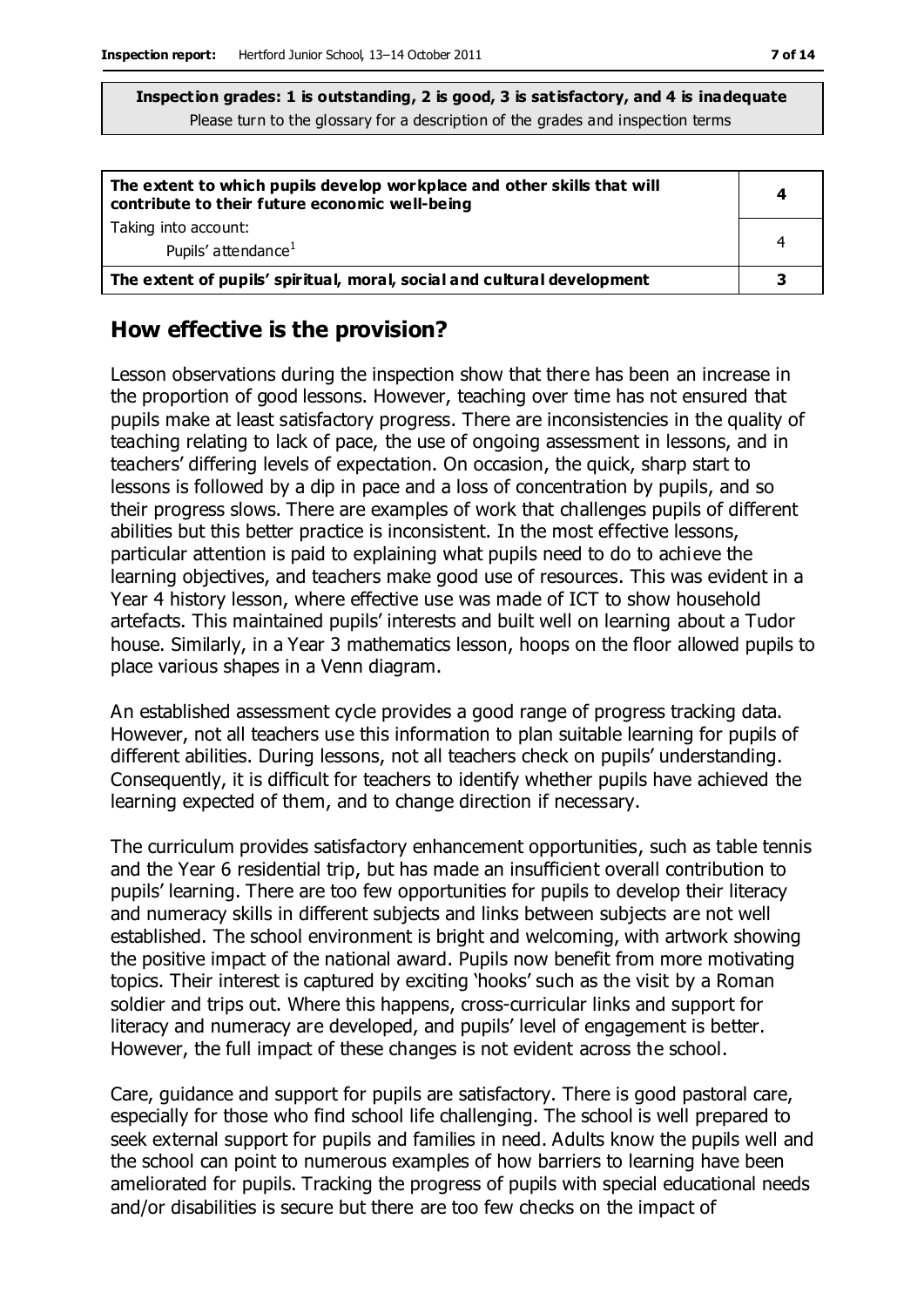interventions with this group of pupils. Induction into the school is praised by parents and carers. One summed up the thoughts of others by stating that there was 'lots of great preparation work from infant into junior. My son went to the junior school, was allocated a buddy and had his questions answered by Year 3 pupils.' Pupils in the breakfast and after-school clubs settle well and enjoy what is provided for them.

These are the grades for the quality of provision

| The quality of teaching                                                                                    | 4 |
|------------------------------------------------------------------------------------------------------------|---|
| Taking into account:                                                                                       |   |
| The use of assessment to support learning                                                                  |   |
| The extent to which the curriculum meets pupils' needs, including, where<br>relevant, through partnerships |   |
| The effectiveness of care, guidance and support                                                            |   |

# **How effective are leadership and management?**

The headteacher and senior managers have effectively shared their commitment to improvement with staff and advances can be seen. There is a sense of common purpose amongst staff. The impact is best seen in the improving progress pupils make and the setting of challenging targets. Regular monitoring of lessons is improving the quality of teaching. The school recognises that there is still some way to go to ensure all pupils receive good teaching and can achieve well. Lesson evaluations are detailed but focus too little on the quality of learning, particularly of different groups of pupils. A highly focused and rigorous analysis of the quality of writing across the school provides an example of the increased activity of subject leaders in improving the provision. However, not all subject leaders possess the necessary skills to carry out their monitoring and evaluation roles and to write sharply-focused action plans.

The governing body shares the commitment to improvement and new governors are undertaking induction training in order to sharpen their skills. The governing body has sound systems in place to oversee health and safety, and other child protection policies and procedures. Procedures for safeguarding pupils are satisfactory and meet statutory requirements. The school has detailed risk assessments in place. Equality of opportunity is satisfactory, with few gaps between the progress of different pupil groups. Partnerships, such as with the local cluster of schools, have brought benefits to the personal development of pupils through, for instance, sporting links, but the impact on attainment and progress is not as strong. There are some positive links to the local church and pupils prepare food for some people in the community. However, community cohesion is satisfactory because the school has only embryonic links with contrasting schools nationally and internationally.

These are the grades for leadership and management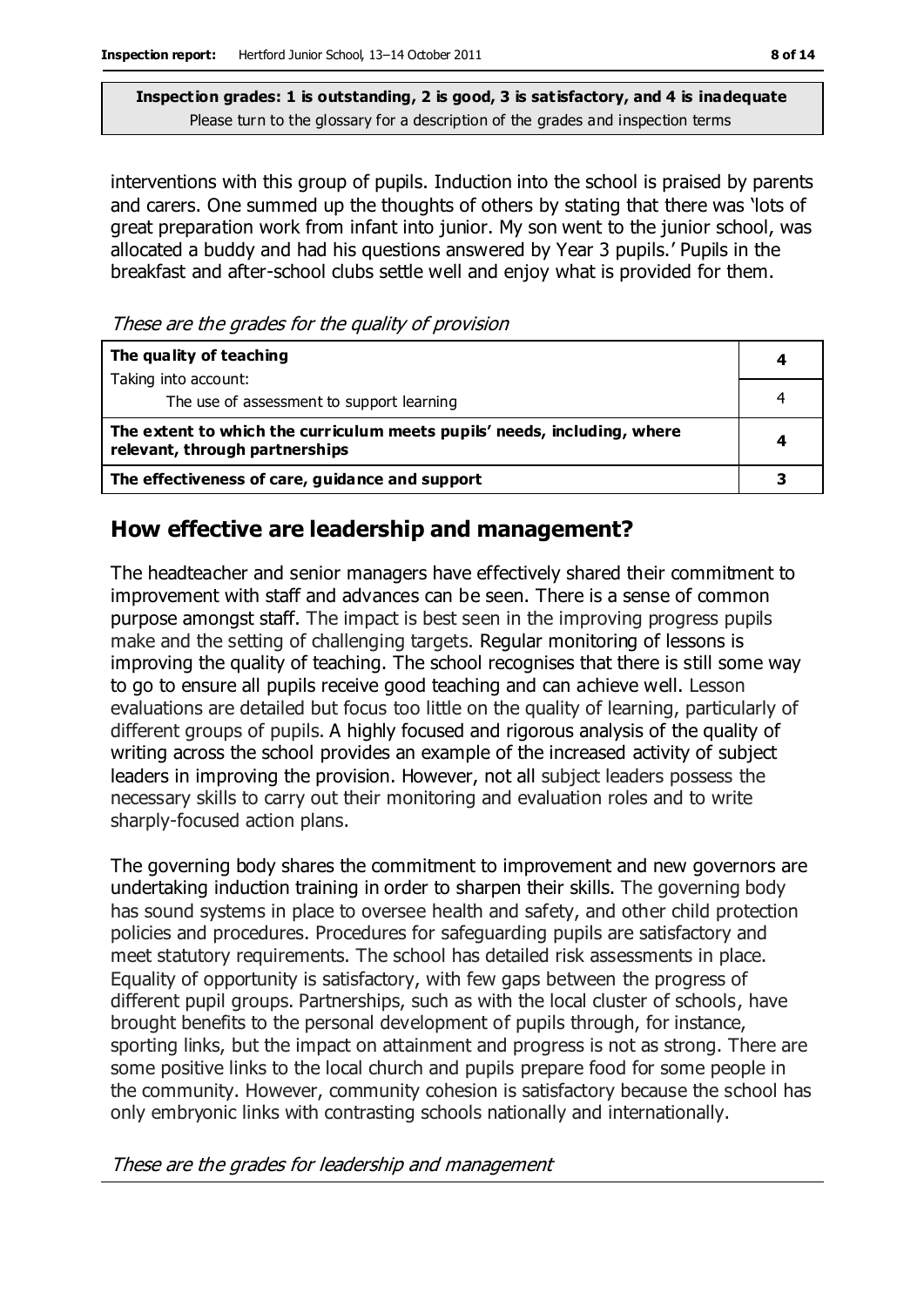| The effectiveness of leadership and management in embedding ambition and<br>driving improvement                                                                     |                |
|---------------------------------------------------------------------------------------------------------------------------------------------------------------------|----------------|
| Taking into account:                                                                                                                                                |                |
| The leadership and management of teaching and learning                                                                                                              | 3              |
| The effectiveness of the governing body in challenging and supporting the<br>school so that weaknesses are tackled decisively and statutory responsibilities<br>met | 3              |
| The effectiveness of the school's engagement with parents and carers                                                                                                | $\overline{2}$ |
| The effectiveness of partnerships in promoting learning and well-being                                                                                              | 3              |
| The effectiveness with which the school promotes equality of opportunity and<br>tackles discrimination                                                              | 3              |
| The effectiveness of safeguarding procedures                                                                                                                        | 3              |
| The effectiveness with which the school promotes community cohesion                                                                                                 | 3              |
| The effectiveness with which the school deploys resources to achieve value for<br>money                                                                             | 4              |

# **Views of parents and carers**

The number of questionnaires returned is broadly average for a school of this size. The overwhelming majority of parents and carers who returned questionnaires believe that their children enjoy school. A very small minority express some concern about pupils' behaviour. Inspectors judged behaviour to be satisfactory during the inspection. A further small minority had concerns about the rate of their children's progress. Inspectors judged progress to be inadequate but improving. A few parents and carers had concerns about the extent to which the school helps them support their children's learning. Inspectors judged care, guidance and support as satisfactory. The very large majority are happy with their children's experience at the school.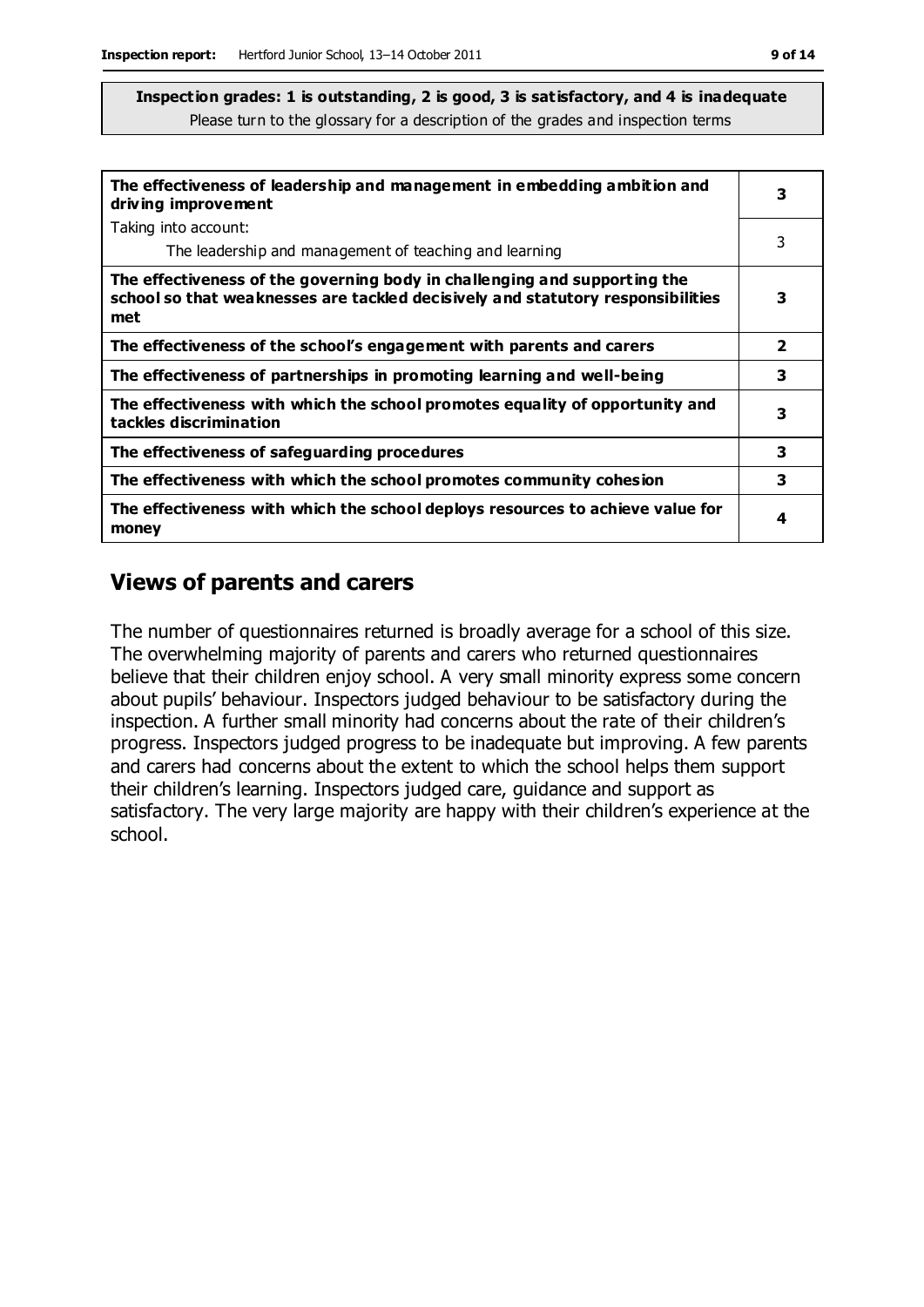#### **Responses from parents and carers to Ofsted's questionnaire**

Ofsted invited all the registered parents and carers of pupils registered at Hertford Junior School to complete a questionnaire about their views of the school.

In the questionnaire, parents and carers were asked to record how strongly they agreed with 13 statements about the school.

The inspection team received 42 completed questionnaires by the end of the on-site inspection. In total, there are 153 pupils registered at the school.

| <b>Statements</b>                                                                                                                                                                                                                                       | <b>Strongly</b><br>agree |               | Agree        |    | <b>Disagree</b> |                | <b>Strongly</b><br>disagree |                |
|---------------------------------------------------------------------------------------------------------------------------------------------------------------------------------------------------------------------------------------------------------|--------------------------|---------------|--------------|----|-----------------|----------------|-----------------------------|----------------|
|                                                                                                                                                                                                                                                         | <b>Total</b>             | $\frac{1}{2}$ | <b>Total</b> | %  | <b>Total</b>    | %              | <b>Total</b>                | %              |
| My child enjoys school                                                                                                                                                                                                                                  | 28                       | 67            | 13           | 31 | 1               | $\overline{2}$ | $\mathbf 0$                 | $\mathbf 0$    |
| The school keeps my child<br>safe                                                                                                                                                                                                                       | 33                       | 79            | 6            | 14 | 1               | $\mathbf 0$    | $\Omega$                    | $\mathbf 0$    |
| The school informs me about<br>my child's progress                                                                                                                                                                                                      | 27                       | 64            | 12           | 29 | $\overline{2}$  | 5              | $\mathbf 0$                 | $\mathbf 0$    |
| My child is making enough<br>progress at this school                                                                                                                                                                                                    | 22                       | 52            | 16           | 38 | 3               | $\overline{7}$ | 1                           | $\overline{2}$ |
| The teaching is good at this<br>school                                                                                                                                                                                                                  | 25                       | 60            | 14           | 33 | 3               | $\overline{7}$ | $\mathbf 0$                 | $\mathbf 0$    |
| The school helps me to<br>support my child's learning                                                                                                                                                                                                   | 25                       | 60            | 9            | 21 | $\overline{7}$  | 17             | $\mathbf{1}$                | $\overline{2}$ |
| The school helps my child to<br>have a healthy lifestyle                                                                                                                                                                                                | 30                       | 71            | 10           | 24 | $\overline{2}$  | 5              | $\mathbf 0$                 | $\mathbf 0$    |
| The school makes sure that<br>my child is well prepared for<br>the future (for example<br>changing year group,<br>changing school, and for<br>children who are finishing<br>school, entering further or<br>higher education, or entering<br>employment) | 28                       | 65            | 13           | 30 | 0               | $\mathbf 0$    | $\mathbf{1}$                | $\overline{2}$ |
| The school meets my child's<br>particular needs                                                                                                                                                                                                         | 24                       | 57            | 14           | 33 | 3               | $\overline{7}$ | $\mathbf{0}$                | $\mathbf 0$    |
| The school deals effectively<br>with unacceptable behaviour                                                                                                                                                                                             | 16                       | 38            | 20           | 48 | $\mathbf{1}$    | $\overline{2}$ | 3                           | $\overline{7}$ |
| The school takes account of<br>my suggestions and<br>concerns                                                                                                                                                                                           | 22                       | 52            | 18           | 43 | $\mathbf{1}$    | $\overline{2}$ | 0                           | $\mathbf 0$    |
| The school is led and<br>managed effectively                                                                                                                                                                                                            | 26                       | 62            | 12           | 31 | 4               | 7              | $\mathbf 0$                 | $\mathbf 0$    |
| Overall, I am happy with my<br>child's experience at this<br>school                                                                                                                                                                                     | 27                       | 64            | 13           | 31 | $\overline{2}$  | 5              | 0                           | $\mathbf 0$    |

The table above summarises the responses that parents and carers made to each statement. The percentages indicate the proportion of parents and carers giving that response out of the total number of completed questionnaires. Where one or more parents and carers chose not to answer a particular question, the percentages will not add up to 100%.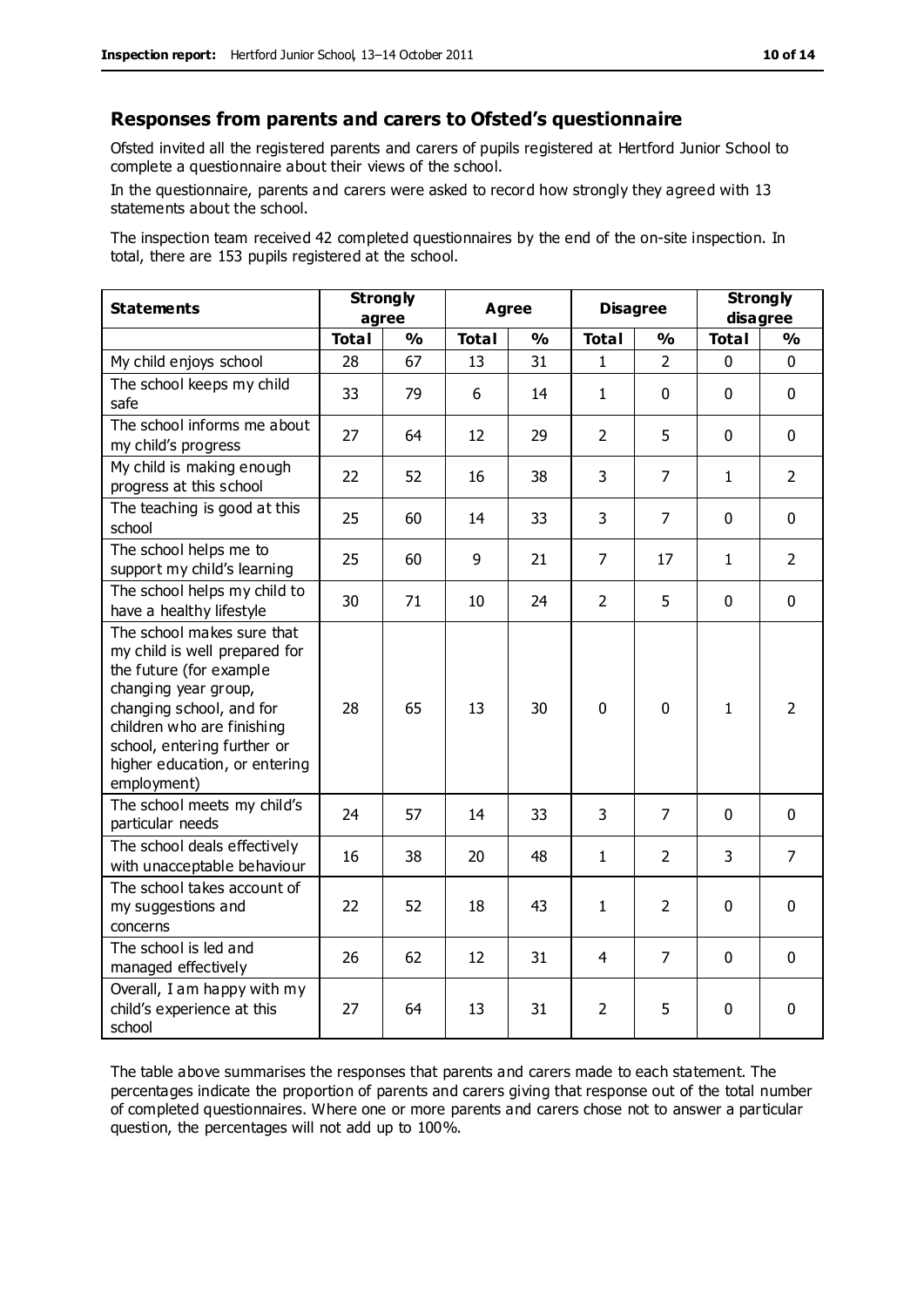# **Glossary**

# **What inspection judgements mean**

| Grade   | <b>Judgement</b> | <b>Description</b>                                                                                                                                                                                                               |
|---------|------------------|----------------------------------------------------------------------------------------------------------------------------------------------------------------------------------------------------------------------------------|
| Grade 1 | Outstanding      | These features are highly effective. An outstanding<br>school provides exceptionally well for all its pupils' needs.                                                                                                             |
| Grade 2 | Good             | These are very positive features of a school. A school<br>that is good is serving its pupils well.                                                                                                                               |
| Grade 3 | Satisfactory     | These features are of reasonable quality. A satisfactory<br>school is providing adequately for its pupils.                                                                                                                       |
| Grade 4 | Inadequate       | These features are not of an acceptable standard. An<br>inadequate school needs to make significant<br>improvement in order to meet the needs of its pupils.<br>Ofsted inspectors will make further visits until it<br>improves. |

# **Overall effectiveness of schools**

|                       |                    |      | Overall effectiveness judgement (percentage of schools) |                   |
|-----------------------|--------------------|------|---------------------------------------------------------|-------------------|
| <b>Type of school</b> | <b>Outstanding</b> | Good | <b>Satisfactory</b>                                     | <b>Inadequate</b> |
| Nursery schools       | 43                 | 47   |                                                         |                   |
| Primary schools       | h                  | 46   | 42                                                      |                   |
| Secondary             | 14                 | 36   | 41                                                      |                   |
| schools               |                    |      |                                                         |                   |
| Sixth forms           | 15                 | 42   | 41                                                      | 3                 |
| Special schools       | 30                 | 48   | 19                                                      |                   |
| Pupil referral        | 14                 | 50   | 31                                                      |                   |
| units                 |                    |      |                                                         |                   |
| All schools           | 10                 | 44   | 39                                                      |                   |

New school inspection arrangements were introduced on 1 September 2009. This means that inspectors now make some additional judgements that were not made previously.

The data in the table above are for the period 1 September 2010 to 08 April 2011 and are consistent with the latest published official statistics about maintained school inspection outcomes (see www.ofsted.gov.uk).

The sample of schools inspected during 2010/11 was not representative of all schools nationally, as weaker schools are inspected more frequently than good or outstanding schools.

Percentages are rounded and do not always add exactly to 100.

Sixth form figures reflect the judgements made for the overall effectiveness of the sixth form in secondary schools, special schools and pupil referral units.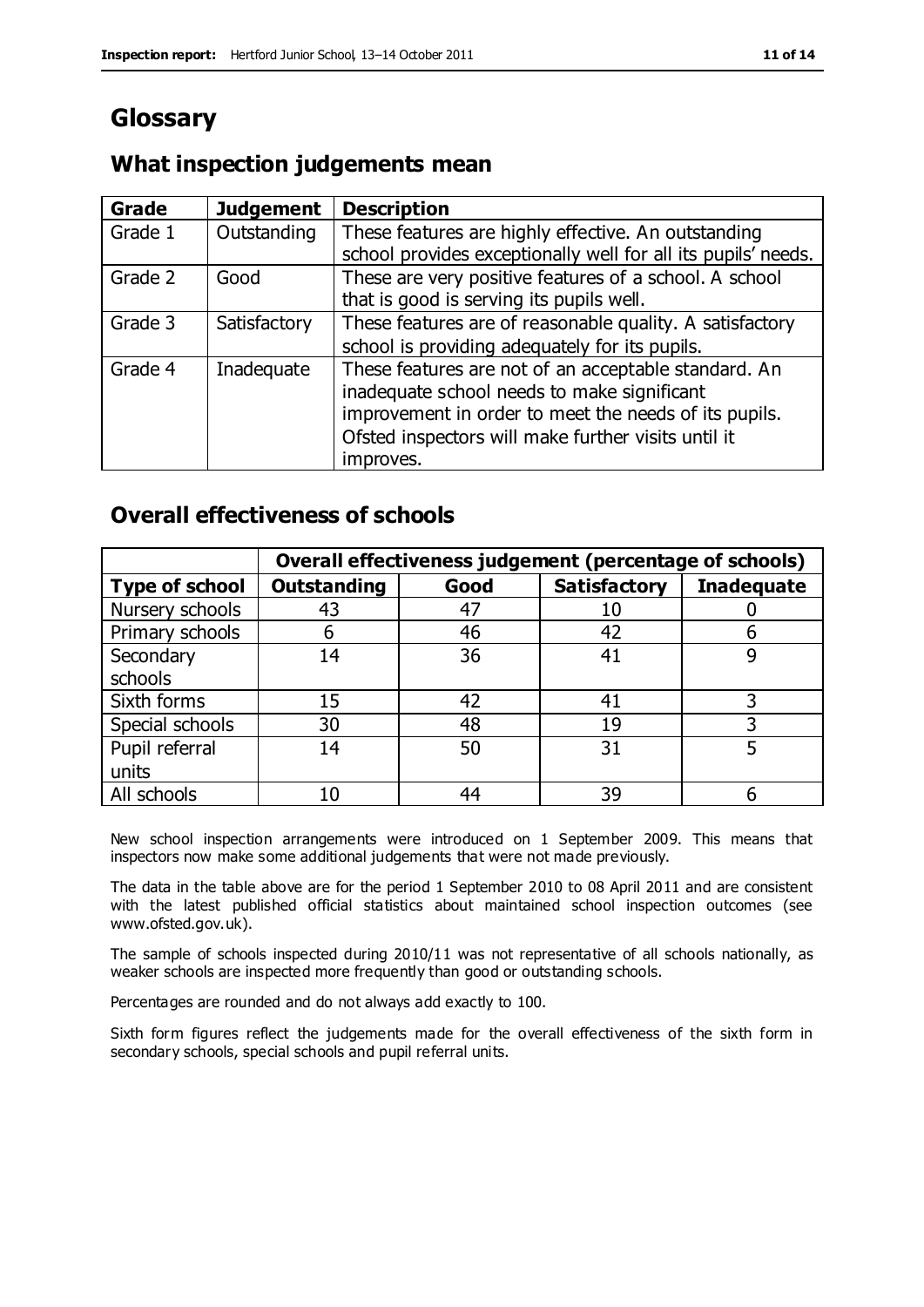# **Common terminology used by inspectors**

| Achievement:                  | the progress and success of a pupil in their<br>learning, development or training.                                                                                                                                                                                                                                           |  |  |
|-------------------------------|------------------------------------------------------------------------------------------------------------------------------------------------------------------------------------------------------------------------------------------------------------------------------------------------------------------------------|--|--|
| Attainment:                   | the standard of the pupils' work shown by test and<br>examination results and in lessons.                                                                                                                                                                                                                                    |  |  |
| Capacity to improve:          | the proven ability of the school to continue<br>improving. Inspectors base this judgement on what<br>the school has accomplished so far and on the<br>quality of its systems to maintain improvement.                                                                                                                        |  |  |
| Leadership and management:    | the contribution of all the staff with responsibilities,<br>not just the headteacher, to identifying priorities,<br>directing and motivating staff and running the<br>school.                                                                                                                                                |  |  |
| Learning:                     | how well pupils acquire knowledge, develop their<br>understanding, learn and practise skills and are<br>developing their competence as learners.                                                                                                                                                                             |  |  |
| <b>Overall effectiveness:</b> | inspectors form a judgement on a school's overall<br>effectiveness based on the findings from their<br>inspection of the school. The following judgements,<br>in particular, influence what the overall<br>effectiveness judgement will be.                                                                                  |  |  |
|                               | The school's capacity for sustained<br>■<br>improvement.<br>Outcomes for individuals and groups of<br>H<br>pupils.<br>The quality of teaching.<br>The extent to which the curriculum meets<br>pupils' needs, including, where relevant,<br>through partnerships.<br>The effectiveness of care, guidance and<br>٠<br>support. |  |  |
| Progress:                     | the rate at which pupils are learning in lessons and<br>over longer periods of time. It is often measured<br>by comparing the pupils' attainment at the end of a<br>key stage with their attainment when they started.                                                                                                       |  |  |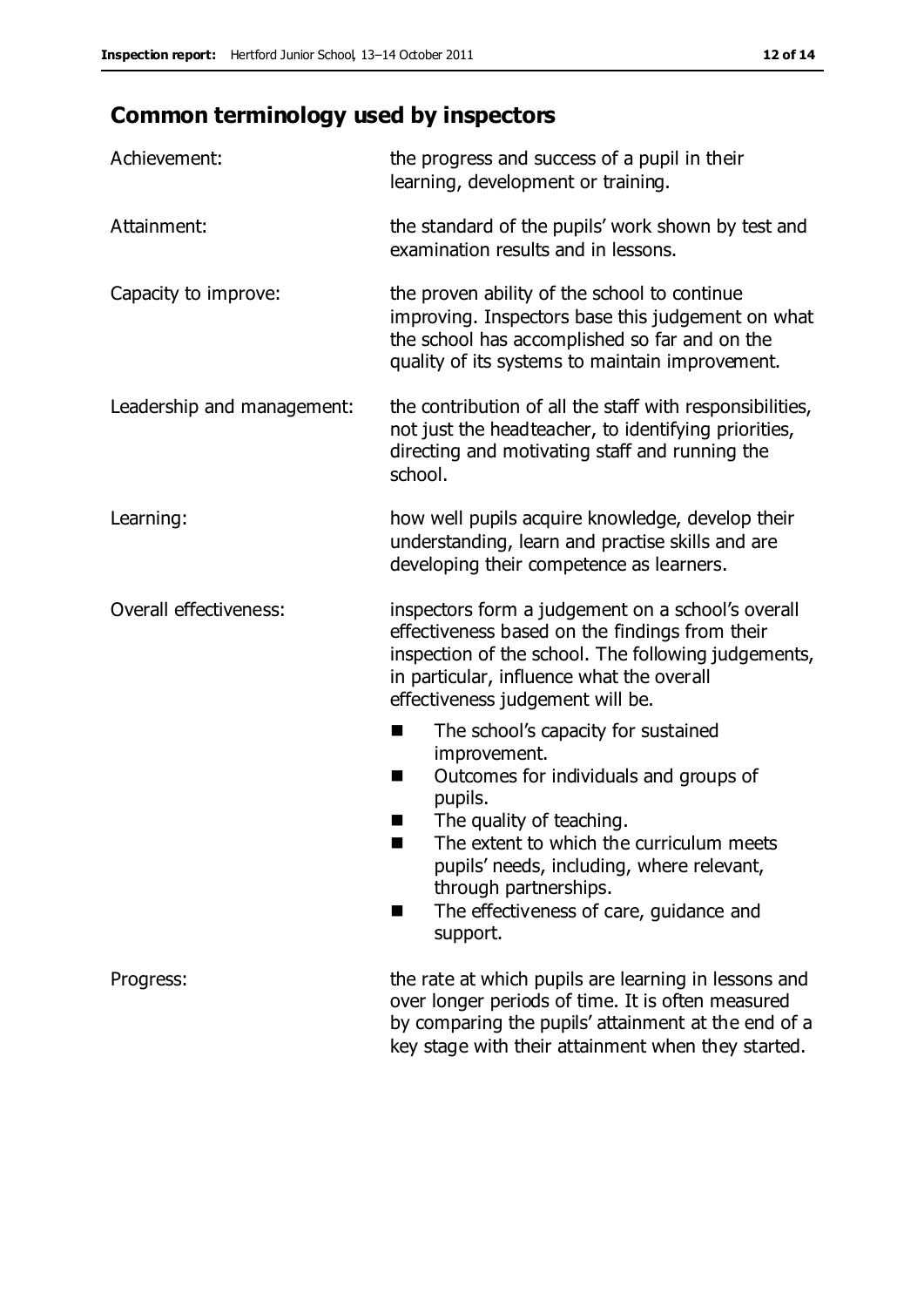#### **This letter is provided for the school, parents and carers to share with their children. It describes Ofsted's main findings from the inspection of their school.**

17 October 2011

Dear Pupils

#### **Inspection of Hertford Junior School, Brighton BN1 7FP**

You may remember our recent visit. You were eager to tell us about your school and we listened carefully to what you had to say. We found that changes made by the school, such as better lessons, are improving things but that your progress and the level of work by the end of Year 6 is not good enough. We have therefore judged that your school needs a notice to improve, which means that it will be visited again by inspectors to see how well it is progressing.

There are some things that we judged as highlights. Your knowledge of how to stay healthy is good, and we are pleased to see that you make the most of breaktimes to be active. The school has wonderful grounds and we like the way you work in the allotment, care for the chickens and cook fresh food. The school has made good links with your parents and carers. The use of modern technology such as texts and email helps to keep good communications going with your families. The school wants your parents and carers to ensure that some of you attend more regularly and we have asked the school to continue to work hard to improve your attendance. You can help by reminding your parents and carers about this.

Your headteacher and all the other adults want things to improve. We have asked the school to:

- make sure that more of your lessons are good and move at a brisk pace
- **EXECUTE:** ensure teachers have high expectations and give you work that challenges you all
- make sure you can practise your literacy and numeracy skills in all subjects
- **EXECR** create more links between subjects to make learning more relevant for you
- **EXECUTE:** ensure teachers who lead subject areas develop their leadership skills.

Thank you again, and I wish you all the best for the future.

Yours sincerely

Michael Pye Lead inspector